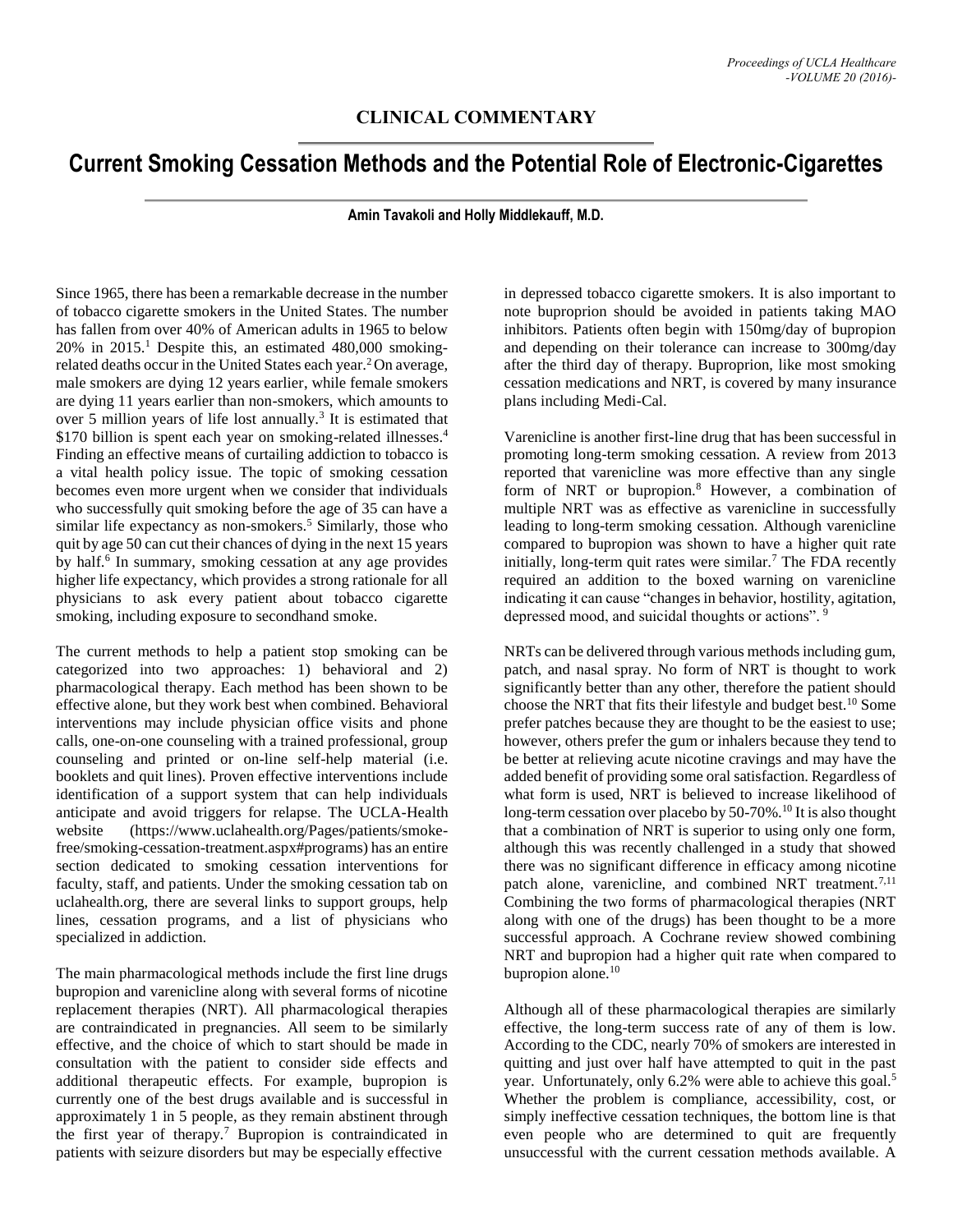relatively new nicotine delivery device has become available, the electronic (e)-cigarette, which may provide one more tool in the pharmacological armamentarium to help smokers addicted to lethal tobacco cigarettes quit. Although not marketed or proven to help smokers quit, electronic cigarettes have been used by current tobacco cigarette smokers for this purpose.<sup>12</sup>

There is limited but promising data regarding e-cigarettes and smoking cessation. In a study of tobacco cigarette smokers who did not intend to quit smoking, e-cigarettes led to an 8.7% quit rate at 1 year.<sup>13</sup> In another randomized study of e-cigarettes with nicotine, e-cigarettes without nicotine, and the NRT patch, all three groups had similar long-term quit rates.<sup>14</sup> A systematic review from 2015 concluded that 18% of people using ecigarettes had successfully quit smoking.<sup>12</sup> A Cochrane report from 2014 concluded that e-cigarettes were effective for longterm smoking cessation when compared to placebo e-cigarettes and that there was no evidence of health risks associated with short term e-cigarette use.<sup>15</sup>

Although e-cigarettes might be viewed as just another NRT, they are actually providing an element that goes beyond nicotine replacement alone. E-cigarettes satisfy more than just the chemical addiction to tobacco cigarettes through the mimicry of the bio-behavioral component. Anecdotal evidence shows people often relapse in their effort to quit smoking because they also miss the non-nicotine components of smoking (i.e., oral sensation, blowing smoke out of their mouths, and the socializing that is associated with smoking). Much of our current cessation techniques focus entirely on the addictive properties of nicotine but fall short in addressing the bio-behavioral aspect that is associated with most addictions. Ecigarettes successfully incorporate these bio-behavioral components of addiction while also satisfying the pharmacological needs.

Nonetheless, significant controversy surrounds the use of ecigarettes as a smoking cessation strategy since they are not proven to be effective nor are they approved by the FDA as a smoking cessation tool. Furthermore, the long-term effects of e-cigarettes remain unknown. Finally, NRTs are only recommended for relatively short periods of time, although many are used for years by former tobacco cigarette smokers and without apparent harm.<sup>16</sup> The concern that e-cigarette use will simply substitute one addiction for another is valid but contradicted by one study that showed 73.1% of participants who had successfully used e-cigarettes to quit smoking had also stopped using e-cigarettes after one year. $13$  On the other hand, it has been argued that smokers using e-cigarettes are less likely to quit smoking than smokers who do not use e-cigarettes.<sup>17</sup> This claim has recently been challenged by a time series analysis of the prevalence of e-cigarette use among smokers, which demonstrated a direct association between e-cigarette use and successful smoking cessation.<sup>18</sup>

In summary, tobacco cigarettes lead to approximately half a million premature deaths in the United States each year, and with the current available smoking-cessation methods (behavioral therapy, bupropion, varenicline, and NRT) only  $6.2\%$  of smokers are successful in their quit attempts.<sup>5</sup> The lack of reliable data regarding e-cigarettes as a smoking cessation

tool has made it nearly impossible for physicians to have a consensus.<sup>19</sup> Nonetheless, it must be acknowledged that even if success rates are not better than other NRT, the broad appeal and popularity of e-cigarettes may significantly reduce the number of people addicted to lethal tobacco cigarettes. Ecigarettes should be considered as a potential resource for patients unable to quit tobacco cigarette smoking despite using traditional smoking-cessation strategies.

## **REFERENCES**

- 1. *Centers for Disease Control & Prevention (CDC)*. N.p., Mar. 2016. Web. 19 July 2016.<http://www.cdc.gov/tobacco/data\_statistics/tables/ trends/cig\_smoking/>.http://w
- 2. **US Department of Health and Human Services.** *The Health Consequences of Smoking-50 Years of Progress. A Report from the Surgeon General*. Atlanta, GA; USA: Department of Health and Human Services. Centers for Disease Control and Prevention, National Center for Chronic Disease Prevention and Health Promotion, 2014.
- 3. **Jha P, Ramasundarahettige C, Landsman V, Rostron B, Thun M, Anderson RN, McAfee T, Peto R.** 21stcentury hazards of smoking and benefits of cessation in the United States. *N Engl J Med*. 2013 Jan 24;368(4):341- 50. doi:10.1056/NEJMsa1211128. PubMed PMID: 23343063.
- 4. **Xu X, Bishop EE, Kennedy SM, Simpson SA,**  Pechacek TF. Annual healthcare spending attributable to cigarette smoking: an update. *Am J Prev Med*. 2015 Mar;48(3):326-33. doi: 10.1016/j.amepre.2014.10.012. PubMed PMID: 25498551; PubMed Central PMCID: PMC4603661.
- 5. **Centers for Disease Control and Prevention (CDC).** Quitting smoking among adults--United States, 2001- 2010. *MMWR Morb Mortal Wkly Rep*. 2011 Nov 11;60(44):1513-9. PubMed PMID: 22071589.
- 6. U.S. Department of Health and Human Services: The Health Benefits of Smoking Cessation. A Report of the Surgeon General. Rockville, Md: 1990. DHHS Publ No. (CDC) 90-8416.
- 7. **Wilkes S.** The use of bupropion SR in cigarette smoking cessation. *Int J Chron Obstruct Pulmon Dis*. 2008;3(1):45-53. Review. PubMed PMID: 18488428; PubMed Central PMCID: PMC2528204.
- 8. **Cahill K, Stevens S, Perera R, Lancaster T.** Pharmacological interventions for smoking cessation: an overview and network meta-analysis. *Cochrane Database Syst Rev.* 2013 May 31;(5):CD009329. doi: 10.1002/14651858.CD009329.pub2. Review. PubMed PMID: 23728690.
- 9. "FDA Drug Safety Communication: Safety review update of Chantix (varenicline) and risk of neuropsychiatric adverse events." *U.S. Food and Drug Administration (FDA)*. N.p., 2 Mar. 2016. Web. 19 July 2016. <http://www.fda.gov/Drugs/DrugSafety/ucm276737.htm >.
- 10. **Stead LF, Perera R, Bullen C, Mant D, Hartmann-Boyce J, Cahill K, Lancaster T.** Nicotine replacement therapy for smoking cessation. *Cochrane Database Syst Rev.* 2012 Nov 14;11:CD000146. doi: